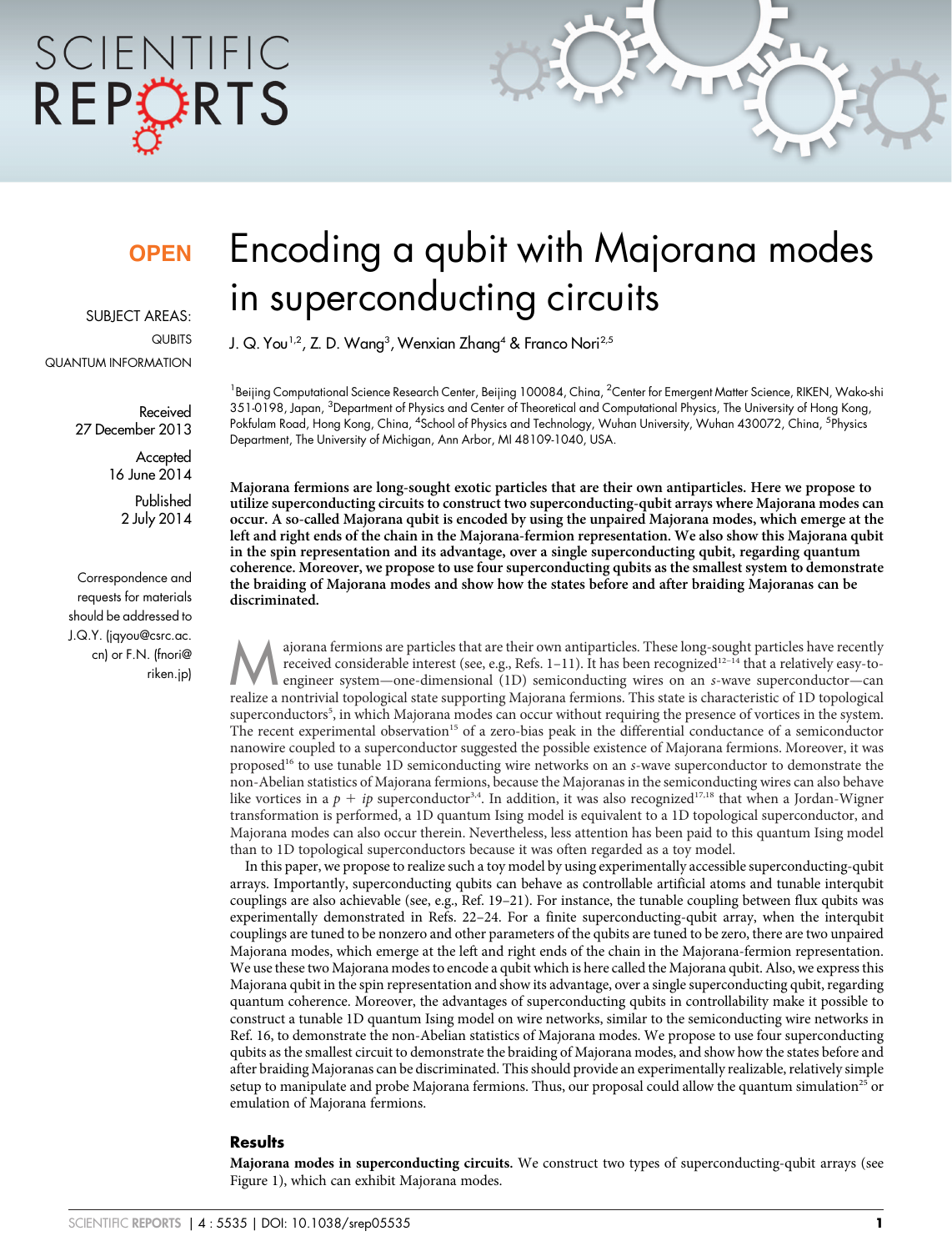



Figure 1 | Two arrays of superconducting qubits. (a) Charge-qubit array: Nearest-neighbor charge qubits  $Q_n$  and  $Q_{n+1}$  are coupled by a large Josephson junction with coupling energy  $E_{Jc}$  (shown as a crossed rectangle). (b) Flux-qubit array: Nearest-neighbor flux qubits are coupled by a coupler consisting of a flux-biased loop that is interrupted by two large Josephson junctions (each with coupling energy  $E_{Ic}$ ) and a small Josephson junction with coupling energy  $\beta E_{I_{\mathcal{O}}}$  where  $0<\beta\ll1$ . In (a) and (b),  $\Phi_a$  is the flux applied to each qubit loop. (c) Main components of a charge qubit, where a superconducting island (denoted as a solid circle) is connected to two Josephson junctions (each with coupling energy  $E_{I0} \ll E_{Ic}$  and capacitance  $C_l$ ) and biased by a voltage  $V_{\sigma}$  through a gate capacitance  $C_{g} \ll C_{I}$ . (d) Main components of a flux qubit, where two Josephson junctions, each with coupling energy  $E_I \ll E_{Ic}$ , connects a symmetric dc SQUID biased by a flux  $\Phi_s$ .

(1) Charge-qubit array. For the array of charge qubits shown in Figure 1(a), every pair of nearest-neighbor qubits are coupled by a large Josephson junction acting as an effective inductance. The nonnearest-neighbor qubits can also be coupled via these large Josephson junctions, but the interactions are negligibly small. Here we assume that all charge qubits are identical and that all large junctions are equal to each other. When leading terms are considered, the Hamiltonian of this charge-qubit array can be written as

$$
H = \sum_{n=1}^{N-1} t \sigma_n^x \sigma_{n+1}^x - \sum_{n=1}^N (\mu \sigma_n^z + v \sigma_n^x), \qquad (1)
$$

with  $\mu = \frac{1}{2} E_{ch} \left( 1 - C_g V_g / e \right)$ ,  $v = E_{J0} \cos(\pi \Phi_q / \Phi_0)$ , and the interqubit coupling is given  $by<sup>26</sup>$ 

$$
t = L_J \left(\frac{\pi E_{J0}}{\Phi_0}\right)^2 \sin^2 \left(\frac{\pi \Phi_q}{\Phi_0}\right). \tag{2}
$$

Here  $E_{\text{ch}} \big(\text{=} e^2 \big/ C_{\text{J}} \big) \text{>} E_{\text{J}}$  in the charging regime considered here and  $L_J = \Phi_0/2\pi I_c$ , with  $I_c = 2\pi E_{Jc}/\Phi_0$  and  $\Phi_0$  being the flux quantum. The eigenstates of the Pauli operator  $\sigma_n^z$  are the charge states  $|0_n\rangle$  and  $|1_n\rangle$ , corresponding to zero and one extra Cooper pair in the superconducting island of the nth qubit. The Hamiltonian (1) provides an analog to the 1D quantum Ising model.

We now consider the case with the fluxes in all charge-qubit loops being tuned to  $\Phi_q = \frac{1}{2} \Phi_0$ , so that  $v = 0$ , and the interqubit couplings reach the maximum  $t = L_J(\pi E_{J0}/\Phi_0)^2$ . Using the Jordan-Wigner transformation $17,18$ :

$$
a_n = \sigma_n^- \prod_{m=1}^{n-1} \sigma_m^z, \quad a_n^{\dagger} = \sigma_n^{\dagger} \prod_{m=1}^{n-1} \sigma_m^z,
$$
 (3)

where  $\sigma_n^{\pm} = \frac{1}{2} (\sigma_n^x \pm i \sigma_n^y)$ , one can cast equation (1), in the case of  $\Phi_q = \frac{1}{2} \Phi_0$ , to

$$
H = \sum_{n=1}^{N-1} t\big(a_n - a_n^{\dagger}\big)\big(a_{n+1} + a_{n+1}^{\dagger}\big) - \sum_{n=1}^{N} \mu\big(2a_n^{\dagger}a_n - 1\big), \quad (4)
$$

where the Dirac fermions obey the anticommutation relation And  $\{a_n, a_{n'}^{\dagger}\} = \delta_{nn'}$ . Introducing Majorana fermions:

$$
\gamma_n^A = a_n^\dagger + a_n, \quad \gamma_n^B = i(a_n^\dagger - a_n), \tag{5}
$$

one can rewrite the Hamiltonian (4) as

$$
H = i \sum_{n=1}^{N-1} t \gamma_n^B \gamma_{n+1}^A - i \sum_{n=1}^N \mu \gamma_n^A \gamma_n^B,
$$
 (6)

where  $\gamma_n^{X^{\dagger}} = \gamma_n^X$  and  $\{\gamma_n^X, \gamma_{n'}^X\} = 2\delta_{XX'}\delta_{nn'}$ . Obviously,  $(\gamma_n^X)^2 = 1$ , which is different from the Dirac fermion.

(2) Flux-qubit array. Figure 1(b) shows an array of flux qubits. Here the small junction in the ordinary flux qubit is replaced by a symmetric dc SQUID to increase the tunability of the qubit. Also, a coupler consisting of three Josephson junctions is used to produce a controllable interqubit coupling between nearest-neighbor flux qubits. We assume that the parameters are the same for all qubits and also for all couplers. Moreover, the plasma frequency of the coupler is much higher than the related qubit energy, so as to keep the coupler in the ground state<sup>27</sup>. When the leading terms are included, the Hamiltonian of the flux-qubit array can be written as

$$
H = \sum_{n=1}^{N-1} t \sigma_n^z \sigma_{n+1}^z - \sum_{n=1}^N \left( v \sigma_n^z + \mu \sigma_n^x \right).
$$
 (7)

Here  $v = I_p \Phi_0 \left( \frac{1}{2} \right)$  $\frac{1}{2} - f$  $(1)$ , with  $I_p$  being the persistent current of the flux

qubit and  $f = \Phi_q/\Phi_0 + f_s/2$ , where  $f_s = \Phi_s/\Phi_0$ , with  $\Phi_s$  being the magnetic flux applied in the SQUID loop [see Figure 1(d)]. The eigenstates of the Pauli operator  $\sigma_n^z$  are the clockwise and anticlockwise persistent-current states of the nth qubit. The symmetric SQUID provides an effective Josephson junction with coupling energy  $\alpha E_J$ , where  $\alpha = \cos(\pi f_S)$ . The exact expression of  $\mu$  in equation (7) cannot be obtained, but it depends on  $\alpha$ ; numerical results<sup>28</sup> and approximate analytical calculations<sup>29</sup> showed that  $\mu = 0$  when  $\alpha = 1$ . The interqubit coupling strength reads $27$ 

$$
t = \frac{\beta E_{Jc} \cos(2\pi f_c - \phi_c)}{1 + 2\beta \cos(2\pi f_c - \phi_c)},
$$
\n(8)

where  $f_c = \Phi_c/\Phi_0$  is the reduced flux applied to the coupler, and  $\phi_c =$  $2\beta \sin(2\pi f_c)/[1 + 2\beta \cos(2\pi f_c)]$ , with  $\beta$  being the ratio of the Josephson couplings between the smaller and larger junctions in the coupler [see Figure 1(b)].

We study the case with  $f = \frac{1}{2}$  for all flux qubits, so as to have  $v = 0$ . The Hamiltonian of the system also becomes equation (4) when applying the Jordan-Wigner transformation: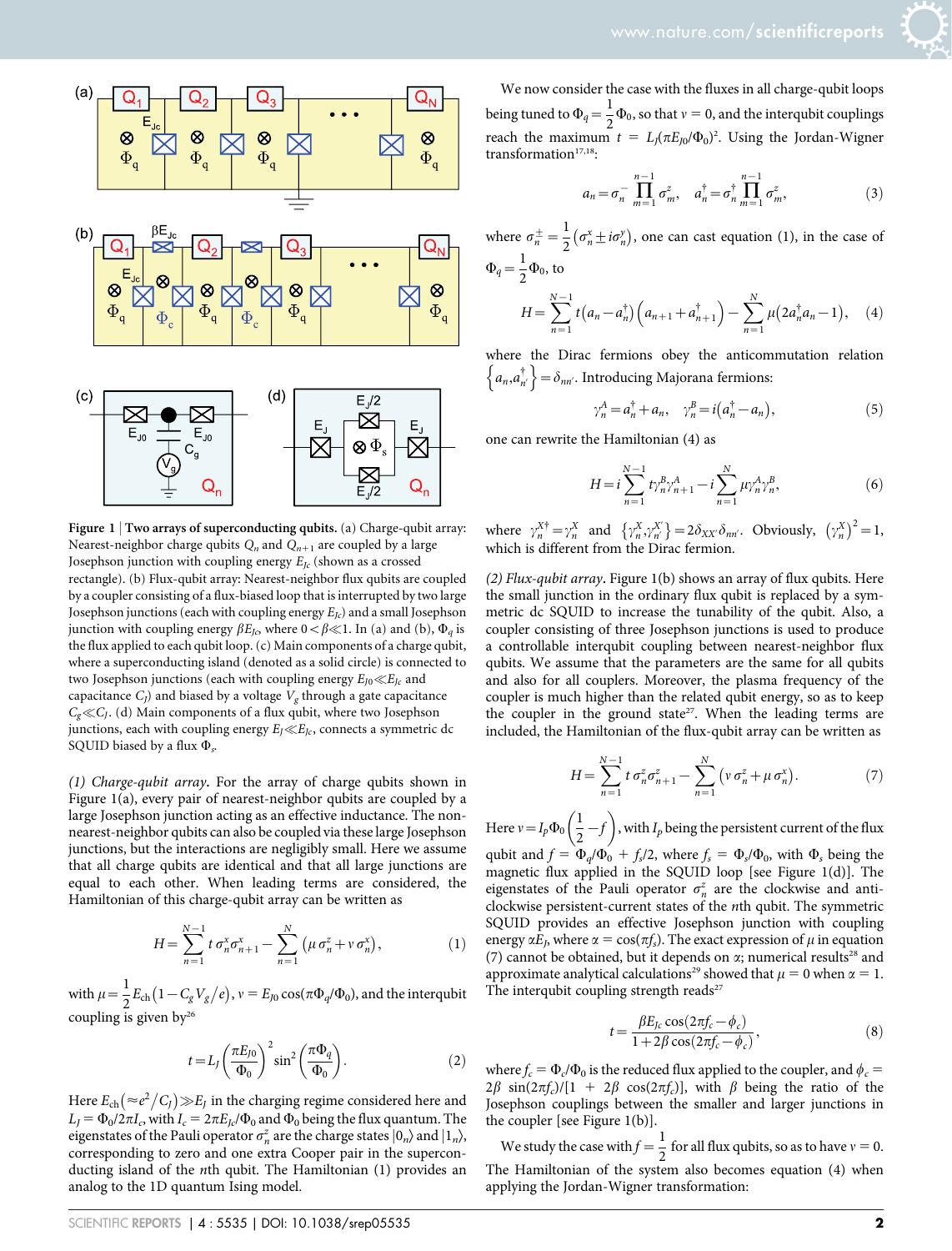$$
a_n = \sigma_n^+ \prod_{m=1}^{n-1} \sigma_m^x, \quad a_n^{\dagger} = \sigma_n^- \prod_{m=1}^{n-1} \sigma_m^x,\tag{9}
$$

where  $\sigma_n^{\pm} = \frac{1}{2} (\sigma_n^z \pm i \sigma_n^y)$ . Finally, the Hamiltonian is described by equation (6) when introducing Majorana fermions in equation (5). Therefore, the resulting Hamiltonians in terms of Majorana fermions are the same for both charge- and flux-qubit arrays.

For  $N \rightarrow \infty$ , we can obtain the energy bands of the periodic chain by performing a Fourier transform on Hamiltonian (6):

$$
\gamma_n^X = \sqrt{\frac{2}{N}} \sum_k e^{ikn} \gamma_k^X,\tag{10}
$$

where  $\gamma_{-k}^{X^+} = \gamma_k^{X^+}$  and  $X = A$ , B. The resulting Hamiltonian in reciprocal space reads

$$
H = \sum_{k} \begin{pmatrix} \gamma_k^{A\dagger} & \gamma_k^{B\dagger} \end{pmatrix} \begin{pmatrix} 0 & -iD^*(k) \\ iD(k) & 0 \end{pmatrix} \begin{pmatrix} \gamma_k^A \\ \gamma_k^B \end{pmatrix}, \quad (11)
$$

with  $D(k) = te^{ik} + \mu$ . The energy spectrum shows the particle-hole symmetric dispersion

$$
E(k) = \pm |D(k)| = \pm |te^{ik} + \mu|,
$$
\n(12)

which consists of two bands. As examples, we present in Figure 2 the particle-hole symmetric dispersion for  $r \equiv \mu/t = 0.5$  and 1, respectively. It is clear that when  $r = 1$ , the gap of the two bands closes at certain values of the wave vector k.

For a finite chain, when  $|r| < 1$ , there are two degenerate edge modes with zero energy (i.e., in the middle of the energy gap). These two edge modes can be represented by

$$
Q = c_1 \gamma_1^A + c_2 \gamma_1^B + \dots + c_{2N-1} \gamma_N^A + c_{2N} \gamma_N^B, \qquad (13)
$$

with the coefficients determined by

$$
\mu c_{2n-1} + t c_{2n+1} = 0, \quad t c_{2n-2} + \mu c_{2n} = 0,
$$
 (14)

where  $n = 1, 2, ..., N$ , and the initial condition is  $c_0 = 0$  for the leftend edge state and  $c_{2N + 1} = 0$  for the right-end edge state. It can be derived that the left- and right-end edge modes are given, respectively, by

$$
Q_L = C[\gamma_1^A - r\gamma_2^A + r^2\gamma_3^A - \cdots + (-r)^{N-1}\gamma_N^A],
$$

$$
Q_R = C\left[(-r)^{N-1}\gamma_1^B + \dots + r^2\gamma_{N-2}^B - r\gamma_{N-1}^B + \gamma_N^B\right],\qquad(15)
$$

where the normalization factor is  $C = \left(\sum_{n=0}^{N-1} r\right)$  $\left(\sum_{n=0}^{N-1} r^{2n}\right)^{-1/2}$ . In Ref. 30, the left- and right-end edge modes were also studied in a flux-qubit array, but the interqubit coupling was not tunable.

In particular, when  $\mu = 0$ , the Hamiltonian is reduced to

$$
H = -\sum_{n=1}^{N-1} t \left( 2d_n^{\dagger} d_n - 1 \right), \tag{16}
$$

where  $d_n = \frac{1}{2} \left( \gamma_{n+1}^A + i \gamma_n^B \right)$  is a Dirac fermion composed of two Majoranas at adjoining sites. The edge modes become two unpaired Majorana fermions:  $Q_L = \gamma_1^A$ , and  $Q_R = \gamma_N^B$ , which emerge at the left and right ends of the chain as local modes in the Majorana-fermion representation. However, as shown in the following subsection, these two Majorana modes become non-local in the spin representation. Moreover, these two degenerate modes do not appear in the Hamiltonian because they have zero energy<sup>5,31</sup>. Now define  $|F\rangle$  to be the state in which all eigenstates of the system with  $E < 0$  are occupied and those with  $E \ge 0$  are empty. When the edge modes are occupied,  $|\Psi_L\rangle = \gamma_1^A |F\rangle$  and  $|\Psi_R\rangle = \gamma_N^B |F\rangle$  are two degenerate ground states of the system. These two Majorana modes can be used to represent the basis states of a qubit called here the Majorana qubit:

$$
|0\rangle \equiv d_{\text{end}}|F\rangle, \quad |1\rangle \equiv d_{\text{end}}^{\dagger}|0\rangle, \tag{17}
$$

where

$$
d_{\text{end}} = \frac{1}{2} \left( \gamma_1^A + i \gamma_N^B \right) \tag{18}
$$

is a non-local Dirac fermion, and  $d_{\text{end}}|0\rangle = 0$ . A similar Majorana qubit was also proposed in quantum wires with spin-orbit interactions (see, e.g., Ref. 16). Such a qubit had initially been thought of as being fully topologically protected, but recent studies showed that it could also suffer from decoherence caused by either coupling to the solid-state environment (see, e.g., Ref. 32) or strong renormalization by interactions (see, e.g., Ref. 33–35), which was often neglected.

The Majorana qubit in the spin representation. Below we derive the two basis states  $|0\rangle = d_{\text{end}}|F\rangle$  and  $|1\rangle \equiv d_{\text{end}}^{\dagger} |0\rangle$  in the spin



Figure 2 | The particle-hole symmetric dispersion. It is obtained from equation (12), where  $r \equiv \mu/t = (a) 0.5$  and (b) 1.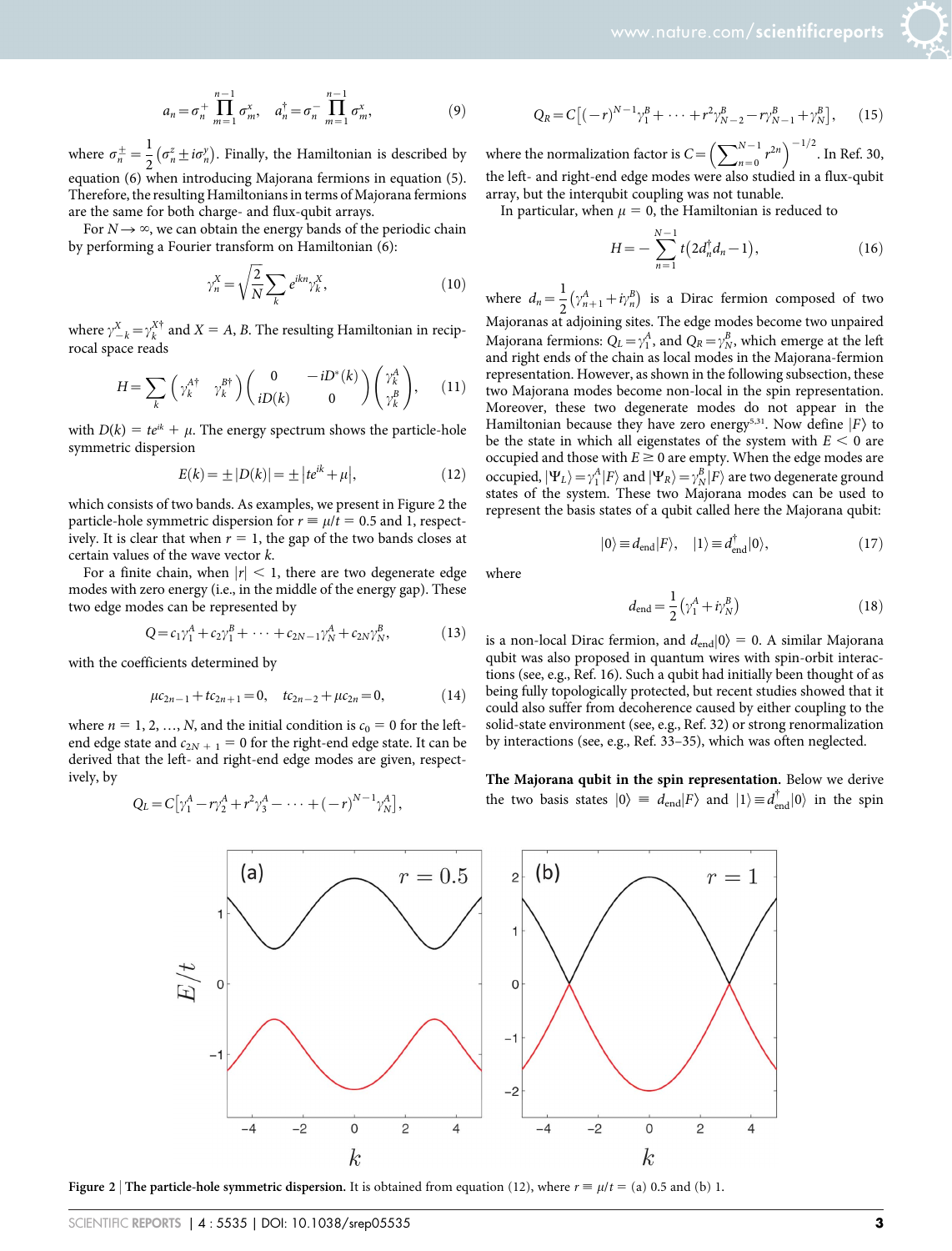representation and discuss issues regarding the quantum coherence of this Majorana qubit.

(1) Charge-qubit array. When  $t > 0$  and  $\mu = v = 0$  in equation (1), the state  $|F\rangle$  can be written, in the spin representation, as

$$
|F\rangle = \begin{cases} \sqrt{2}|\rightarrow \leftarrow \rightarrow \leftarrow \cdots \leftarrow \rangle & \text{if } N = \text{even}, \\ \sqrt{2}|\rightarrow \leftarrow \rightarrow \leftarrow \cdots \rightarrow \rangle & \text{if } N = \text{odd}, \end{cases} (19)
$$

where  $N$  is the number of charge qubits in the array and

$$
|\rightarrow\rangle = \frac{1}{\sqrt{2}} \begin{pmatrix} 1 \\ 1 \end{pmatrix}, \quad | \leftarrow \rangle = \frac{1}{\sqrt{2}} \begin{pmatrix} 1 \\ -1 \end{pmatrix} \tag{20}
$$

are the two eigenstates of  $\sigma^x$  with eigenvalues 1 and  $-1$ , respectively.

In the spin representation,  $\gamma_1^A = \sigma_1^x$  and  $\gamma_N^B = iP_c \sigma_N^x$ , where the string operator

$$
P_c \equiv \prod_{m=1}^{N} \sigma_m^z \tag{21}
$$

is the parity operator associated with the  $Z_2$  symmetry of the system. Obviously,  $\gamma_N^B$  becomes a non-local chain operator in the spin representation. The two degenerate ground states  $|\Psi_L\rangle$  and  $|\Psi_R\rangle$  can be written as

$$
|\Psi_L\rangle = \gamma_1^A |F\rangle = \sigma_1^x |F\rangle
$$
  
= 
$$
\begin{cases} \sqrt{2} | \rightarrow \leftarrow \rightarrow \leftarrow \cdots \leftarrow \rangle & \text{if } N = \text{even}, \\ \sqrt{2} | \rightarrow \leftarrow \rightarrow \leftarrow \cdots \rightarrow \rangle & \text{if } N = \text{odd}, \end{cases}
$$
 (22)

and

$$
|\Psi_R\rangle = \gamma_N^B |F\rangle = i P_c \sigma_N^x |F\rangle
$$
  
= 
$$
\begin{cases} -i\sqrt{2} | \leftarrow \rightarrow \leftarrow \rightarrow \cdots \rightarrow \rangle & \text{if } N = \text{even}, \\ i\sqrt{2} | \leftarrow \rightarrow \leftarrow \rightarrow \cdots \leftarrow \rangle & \text{if } N = \text{odd}. \end{cases}
$$
 (23)

It is clear that  $\langle \Psi_L | \Psi_R \rangle = 0$ . The two basis states  $|0\rangle \equiv d_{\text{end}}|F\rangle$  and  $|1\rangle \equiv d_{\text{end}}^{\dagger} |0\rangle$  of the Majorana qubit are given, respectively, by

$$
|0\rangle = \frac{1}{2} \left( \gamma_1^A + i \gamma_N^B \right) |F\rangle
$$
  
= 
$$
\begin{cases} \frac{1}{\sqrt{2}} (|\rightarrow \leftarrow \rightarrow \leftarrow \cdots \leftarrow \rangle + |\leftarrow \rightarrow \leftarrow \rightarrow \cdots \rightarrow \rangle) & \text{if } N = \text{even}, (24) \\ \frac{1}{\sqrt{2}} (|\rightarrow \leftarrow \rightarrow \leftarrow \cdots \rightarrow \rangle - |\leftarrow \rightarrow \leftarrow \rightarrow \cdots \leftarrow \rangle) & \text{if } N = \text{odd}, \end{cases}
$$

and

$$
|1\rangle = \frac{1}{2} \left( \gamma_1^A - i \gamma_N^B \right) |0\rangle = \frac{1}{2} \left( \sigma_1^x + P_c \sigma_N^x \right) |0\rangle
$$
  
= 
$$
\begin{cases} \frac{1}{\sqrt{2}} (|\rightarrow \leftarrow \rightarrow \leftarrow \cdots \leftarrow \rangle - | \leftarrow \rightarrow \leftarrow \rightarrow \cdots \rightarrow \rangle) & \text{if } N = \text{even}, (25) \\ \frac{1}{\sqrt{2}} (|\rightarrow \leftarrow \rightarrow \leftarrow \cdots \rightarrow \rangle + | \leftarrow \rightarrow \leftarrow \rightarrow \cdots \leftarrow \rangle) & \text{if } N = \text{odd}. \end{cases}
$$

Note that  $|1\rangle \equiv d_{\text{end}}^{\dagger} |0\rangle$  can also be written as  $|1\rangle = d_{\text{end}}^{\dagger} d_{\text{end}} |F\rangle =$ 1  $\frac{1}{2}(1+i\gamma_1^A\gamma_N^B)|F\rangle$ , which is identical to equation (25). These two basis states of the Majorana qubit are also two degenerate ground states of the system. Moreover, these ground states have welldefined parities because  $P_c|0\rangle = |0\rangle$  and  $P_c|1\rangle = -|1\rangle$  if  $N =$  even, and because  $P_c|0\rangle = -|0\rangle$  and  $P_c|1\rangle = |1\rangle$  if  $N =$  odd. In Ref. 36, similar Majorana modes in spin-chain networks were also used to encode a qubit.

When the externally-tunable parameters such as gate voltages and applied fluxes are identified at each qubit, equation (1) can be rewritten as

$$
H = \sum_{n=1}^{N-1} t_{n,n+1} \sigma_n^x \sigma_{n+1}^x - \sum_{n=1}^N \left( \mu_n \sigma_n^z + v_n \sigma_n^x \right), \tag{26}
$$

where

$$
\mu_n = \frac{1}{2} E_{\rm ch} \left( 1 - \frac{C_g V_g^{(n)}}{e} \right), \quad v_n = E_{J0} \cos \left( \frac{\pi \Phi_q^{(n)}}{\Phi_0} \right), \tag{27}
$$

and the interqubit coupling is given by

$$
t_{n,n+1} = L_J \left(\frac{\pi E_{J0}}{\Phi_0}\right)^2 \sin\left(\frac{\pi \Phi_q^{(n)}}{\Phi_0}\right) \sin\left(\frac{\pi \Phi_q^{(n+1)}}{\Phi_0}\right). \tag{28}
$$

As noted in Ref. 17, if  $\sum_{n=1}^{N} v_n \sigma_n^x \neq 0$ , this longitudinal term will lift the state degeneracy of the system. However, in our designed circuits, this can be avoided because we can have  $v_n = 0$  for each qubit by tuning the external flux to  $\Phi_q^{(n)} = \frac{1}{2} \Phi_0$ . Also, we can have  $\mu_n = 0$  by tuning the gate voltage to  $V_g^{(n)} = e/C_g$ , so as to achieve unpaired Majorana modes emerging at the two ends of the charge-qubit array in the Majorana-fermion representation.

With regard to the quantum coherence of the Majorana qubit, there are three types of local perturbations that we should consider: (i)  $\delta \mu_n \sigma_n^z$ , (ii)  $\delta v_n \sigma_n^x$ , and (iii)  $\delta t_{n,n+1} \sigma_n^x \sigma_{n+1}^x$ . The charge perturbation  $\delta \mu_n \sigma_n^z$  can be explicitly written as

$$
\delta \mu_n = -\left(\frac{E_{\rm ch}}{2e}\right) \delta Q_n, \tag{29}
$$

where

$$
\delta Q_n = C_g \delta V_g^{(n)} + \delta Q_b^{(n)},\tag{30}
$$

with the term  $C_g \delta V_g^{(n)}$  arising from the gate-voltage fluctuations and  $\delta Q_{b}^{(n)}$  being due to the back-ground charge fluctuations (e.g., the twolevel fluctuators). As shown in equations (27) and (28), the parameters  $v_n$  and  $t_{n,n+1}$  contain both the Josephson coupling  $E_{J0}$  and the flux  $\Phi_q^{(n)}$ . Therefore, the local perturbations  $\delta v_n \sigma_n^x$  and  $\delta t_{n,n+1}$   $\sigma_n^x \sigma_{n+1}^x$  can be contributed by both the critical-current<sup>37</sup> and flux fluctuations.

The local perturbation  $\delta \mu_n \sigma_n^z$  can only tend to drive the ground state (i.e., the Majorana-qubit state)  $|0\rangle$  ( $|1\rangle$ ) to an excited state, which has an energy level higher than the ground state. This is owing to the protection of the Majorana-mode states  $|\Psi_I\rangle$  and  $|\Psi_R\rangle$  against the local perturbation  $\delta \mu_n \sigma_n^z$ , because this perturbation cannot produce a state transition (relaxation) between  $|\Psi_L\rangle$  and  $|\Psi_R\rangle$ . Actually, the local perturbation  $\delta \mu_n \sigma_n^z$  tends to drive  $|\Psi_L\rangle$  ( $|\Psi_R\rangle$ ) to an excited state with an energy difference  $\Delta$  from the ground state, where  $\Delta = 4t$ for  $1 \le n \le N$ , and  $\Delta = 2t$  for  $n = 1$  and N. Nevertheless, such a state transition is not permitted for a small perturbation  $\delta \mu_n \sigma_n^z$ . Thus, the local perturbation  $\delta \mu_n \sigma_n^z$  (i.e., the charge fluctuations) will not produce decoherence to the Majorana qubit. This is a distinct advantage of the Majorana qubit over a single charge qubit in which the charge fluctuations dominate.

The environmentally-induced decoherence in a near-critical 1D system of  $N\gg1$  coupled qubits was studied in Ref. 38, where a model Hamiltonian analogous to equation (1) with  $v = 0$  was used and only the local magnetic-field fluctuations (i.e., the local perturbation  $\delta \mu_n \; \sigma_n^z$  in our model) were considered. It was found that the requirement of preserving the qubits' entanglement over a certain idling time between consecutive gates can be better fulfilled away from criticality, i.e., when  $r(\equiv \mu/t) \neq 1$ . In our study, we consider the case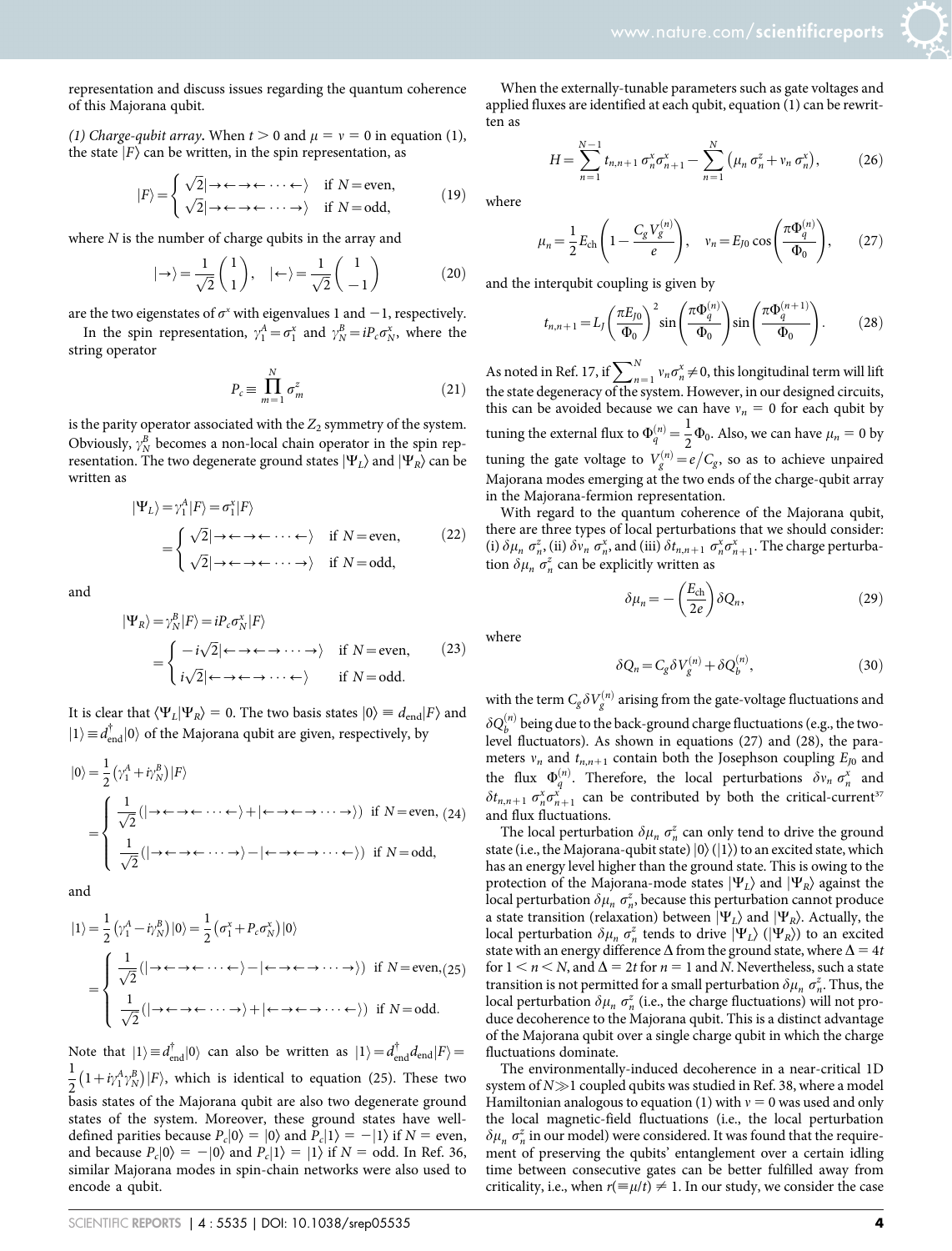$(31)$ 

with  $r = 0$ , which is away from the criticality, and the two Majoranaqubit states  $|0\rangle$  and  $|1\rangle$  are entangled states of multiple qubits [see equations (24) and (25)]. Indeed, as discussed above, these multiqubit entangled states are robust against the local perturbation  $\delta\mu_n \sigma_n^z$ .

As for the local perturbations  $\delta v_n \sigma_n^x$  and  $\delta t_{n,n+1} \sigma_n^x \sigma_{n+1}^x$ , they should randomly shift the energy levels of the states  $|\Psi_L\rangle$  and  $|\Psi_R\rangle$ , causing pure dephasing to these Majorana-mode states. However, while  $\delta t_{n,n+1} \sigma_n^x \sigma_{n+1}^x$  yields pure dephasing to the Majorana-qubit states  $|0\rangle$  and  $|1\rangle$ , the local perturbation  $\delta v_n \sigma_n^x$  produces relaxation to these Majorana-qubit states. In a circuit composed of inductively-coupled charge qubits, the interqubit coupling is usually much smaller than the Josephson coupling energy  $E_{I0}$ , so the coupler perturbation  $\delta t_{n,n+1} \sigma_n^x \sigma_{n+1}^x$  should be weaker than  $\delta v_n$   $\sigma_n^x$ . As shown above, the Majorana qubit is robust again the charge noise. Now, the dominant noise in the Majorana qubit is due to the perturbation  $\delta v_n \sigma_n^x$  involving both critical-current and flux fluctuations. In order to have a longer decoherence time, a single charge qubit usually works at the optimal (i.e., degeneracy) point  $N_{\alpha} \equiv eV_{\alpha}/2e = 1/2$ . When this single charge qubit is slightly away from the optimal charge degeneracy point, the decoherence time becomes drastically short because of its strong sensitivity to the charge noise. Nevertheless, the Majorana qubit consisting of a charge-qubit array is robust against the charge noise. Then, its quantum coherence is still preserved even if each charge qubit is randomly shifted away from the optimal charge degeneracy point. This is also one of the advantages of the Majorana qubit over a single charge qubit.

In Ref. 39, an inhomogeneous spin ladder was proposed to study the robustness of the Majorana modes. This spin model is an inhomogeneous ladder version of the Kitaev honeycomb model<sup>40</sup>. Similar to the 1D quantum Ising model, the zero-energy Majorana modes of the inhomogeneous spin ladder are also localized in the fermionic representation and emerge at either the two ends of the ladder or the boundary between sections in different topological phases<sup>39</sup>. As shown above, in the quantum Ising model described by equation (1), the topological ground-state degeneracy is robust against the local perturbation  $\delta \mu_n \sigma_n^z$ , but can be lifted by the local perturbation  $\delta v_n \sigma_n^x$ . In the inhomogeneous spin ladder, the topological ground-state degeneracy cannot be fully lifted by inhomogeneous magnetic fields purely along the  $x$ ,  $y$  or  $z$  direction<sup>39</sup>. This is the advantage of the inhomogeneous spin ladder. However, as further shown in Ref. 39, the topological ground-state degeneracy of the inhomogeneous spin ladder can be lifted by local two-body terms. In the 1D quantum Ising model in equation (1), the two-body (i.e., coupler) perturbation  $\delta t_{n,n+1}$   $\sigma_{n}^{x}\sigma_{n+1}^{x}$  can also lift the topological ground-state degeneracy, but compared with the local perturbation  $\delta \mu_n \sigma_n^z$ , the local perturbation  $\delta v_n \sigma_n^x$  is much weaker and the coupler perturbation  $\delta t_{n,n+1}$   $\sigma_n^x \sigma_{n+1}^x$  is even weaker in the 1D quantum Ising model realized using a charge-qubit array.

As a variation of the charge qubit, the transmon qubit was also often used in superconducting quantum circuits<sup>41</sup>. In this qubit, the perturbation  $\delta v_n \sigma_n^x$ , which can be due to the fluctuations of flux, cavity photons and critical current, is more important than the perturbation  $\delta \mu_n \sigma_n^z$  arising from the charge noise. In the Majorana qubit with charge qubits replaced by transmons, the perturbation  $\delta v_n \sigma_n^x$  becomes more important, but the advantage of the Majorana qubit regarding the insensitivity to the charge noise will still remain. Therefore, the quantum coherence of the Majorana qubit is preserved even if each transmon shifts randomly away from the optimal charge degeneracy point.

(2) Flux-qubit array. When  $t > 0$  and  $\mu = v = 0$  in equation (7), the state  $|F\rangle$  can be written, in the spin representation, as

where

 $|F\rangle =$ 

 $\epsilon$ 

$$
|\uparrow\rangle = \begin{pmatrix} 1 \\ 0 \end{pmatrix}, \quad |\downarrow\rangle = \begin{pmatrix} 0 \\ 1 \end{pmatrix} \tag{32}
$$

are the two eigenstates of  $\sigma^z$  with eigenvalues 1 and  $-1$ , respectively.

 $\sqrt{2}$ | $\uparrow \downarrow \uparrow \downarrow \cdots \downarrow$  If  $N =$ even,<br> $\sqrt{2}$ | $\uparrow \downarrow \uparrow \downarrow \cdots \uparrow$  If  $N =$ odd,

It can be derived that  $\gamma_1^A = \sigma_1^z$  and  $\gamma_N^B = -i\sigma_N^z P_f$ , where the parity operator associated with the  $Z_2$  symmetry of the system is given by

$$
P_f \equiv \prod_{m=1}^{N} \sigma_m^x. \tag{33}
$$

In the spin representation, the two degenerate ground states  $|\Psi_I\rangle$  and  $|\Psi_{R}\rangle$  can be written as

$$
|\Psi_L\rangle = \gamma_1^A |F\rangle = \sigma_1^z |F\rangle
$$
  
= 
$$
\begin{cases} \sqrt{2} |\uparrow \downarrow \uparrow \cdots \downarrow \rangle & \text{If } N = \text{even}, \\ \sqrt{2} |\uparrow \downarrow \uparrow \downarrow \cdots \uparrow \rangle & \text{If } N = \text{odd}, \end{cases}
$$
 (34)

and

$$
|\Psi_R\rangle = \gamma_N^B |F\rangle = -i\sigma_N^z P_f |F\rangle
$$
  
= 
$$
\begin{cases} -i\sqrt{2}|\downarrow\uparrow\downarrow\uparrow\cdots\uparrow\rangle & \text{If } N = \text{even}, \\ i\sqrt{2}|\downarrow\uparrow\downarrow\uparrow\cdots\downarrow\rangle & \text{If } N = \text{odd}. \end{cases}
$$
 (35)

Also, it is clear that  $\langle \Psi_L | \Psi_R \rangle = 0$ . The two basis states  $|0\rangle \equiv d_{\text{end}}|F\rangle$ and  $|1\rangle \equiv d_{\text{end}}^{\dagger} |0\rangle$  of the Majorana qubit are given, respectively, by

$$
|0\rangle = \frac{1}{2} \left( \gamma_1^A + i \gamma_N^B \right) |F\rangle
$$
  
= 
$$
\begin{cases} \frac{1}{\sqrt{2}} (|\uparrow \downarrow \uparrow \downarrow \cdots \downarrow \rangle + |\downarrow \uparrow \downarrow \uparrow \cdots \uparrow \rangle) & \text{If } N = \text{even}, \\ \frac{1}{\sqrt{2}} (|\uparrow \downarrow \uparrow \downarrow \cdots \uparrow \rangle - |\downarrow \uparrow \downarrow \uparrow \cdots \downarrow \rangle) & \text{If } N = \text{odd}, \end{cases}
$$
(36)

and

$$
|1\rangle = \frac{1}{2} \left( \gamma_1^A - i \gamma_N^B \right) |0\rangle = \frac{1}{2} \left( \sigma_1^z - \sigma_N^z P_f \right) |0\rangle
$$
  
= 
$$
\begin{cases} \frac{1}{\sqrt{2}} (|\uparrow \downarrow \uparrow \downarrow \cdots \downarrow \rangle - |\downarrow \uparrow \downarrow \uparrow \cdots \uparrow \rangle) & \text{If } N = \text{even}, \\ \frac{1}{\sqrt{2}} (|\uparrow \downarrow \uparrow \downarrow \cdots \uparrow \rangle + |\downarrow \uparrow \downarrow \uparrow \cdots \downarrow \rangle) & \text{If } N = \text{odd}, \end{cases}
$$
(37)

These two basis states of the Majorana qubit are also two degenerate ground states of the system and have well-defined parities.

When the parameters are identified at each qubit, we can rewrite equation (7) as

$$
H = \sum_{n=1}^{N-1} t_{n,n+1} \sigma_n^z \sigma_{n+1}^z - \sum_{n=1}^N \left( v_n \sigma_n^z + \mu_n \sigma_n^x \right). \tag{38}
$$

Here  $v_n = I_p \Phi_0 \left( \frac{1}{2} \right)$  $\frac{1}{2} - f_n$  $(1)$ , and  $f_n = \Phi_q^{(n)}$  $\sqrt{\Phi_0 + f_s^{(n)}}$ . 2, where  $f_s^{(n)} = \Phi_s^{(n)}$ .  $\Phi_0$ . The interqubit coupling reads

$$
t_{n,n+1} = \frac{\beta E_{Jc} \cos\left(2\pi f_c^{(n,n+1)} - \phi_c^{(n,n+1)}\right)}{1 + 2\beta \cos\left(2\pi f_c^{(n,n+1)} - \phi_c^{(n,n+1)}\right)},
$$
(39)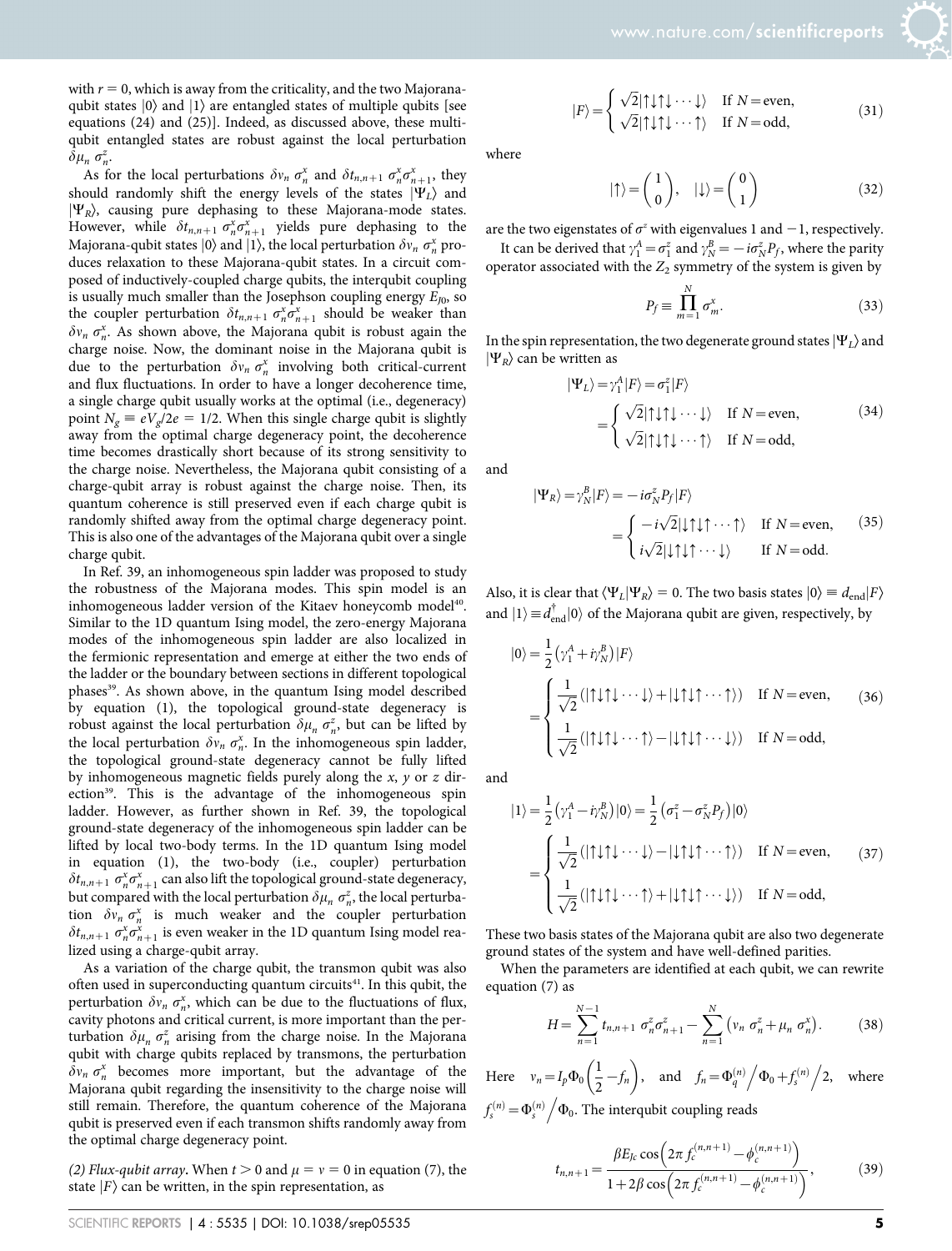where

$$
\phi_c^{(n,n+1)} = \frac{2\beta \sin\left(2\pi f_c^{(n,n+1)}\right)}{1 + 2\beta \cos\left(2\pi f_c^{(n,n+1)}\right)},\tag{40}
$$

and  $f_c^{(n,n+1)} = \Phi_c^{(n,n+1)}$  $\Phi_0$  is the reduced flux applied to the coupler between qubits *n* and  $n + 1$ .

The local perturbation  $\delta \mu_n \sigma_n^x$  can only tend to drive the ground state (i.e., the Majorana-qubit state)  $|0\rangle$  ( $|1\rangle$ ) to an excited state of the system which has an energy level higher than the ground state. Similar to the case of the charge-qubit array, this is also owing to the protection of the Majorana-mode states  $|\Psi_L\rangle$  and  $|\Psi_R\rangle$  against the local perturbation  $\delta \mu_n \sigma_n^x$ . Indeed, the local perturbation  $\delta \mu_n \sigma_n^x$ tends to drive  $|\Psi_L\rangle$  ( $|\Psi_R\rangle$ ) to an excited state with an energy difference  $\Delta$  from the ground state, where  $\Delta = 4t$  for  $1 \le n \le N$ , and  $\Delta =$ 2t for  $n = 1$  and N. Nevertheless, such a state transition is not permitted for a small perturbation  $\delta \mu_n \sigma_n^x$ . Therefore, in contrast to a single flux qubit, the local perturbation  $\delta \mu_n \sigma_n^x$  will not produce decoherence to the Majorana qubit.

The local perturbation  $\delta v_n \sigma_n^z$  randomly shifts the energy levels of the Majorana-mode states  $|\Psi_L\rangle$  and  $|\Psi_R\rangle$  to cause pure dephasing to these states. Also, it produces relaxation to the Majorana-qubit states |0\, and |1\. However, the coupler perturbation  $\delta t_{n,n+1} \sigma_n^z \sigma_{n+1}^z$  yields pure dephasing to both the Majorana-mode states ( $|\Psi_L\rangle$  and  $|\Psi_R\rangle$ ) and the Majorana-qubit states ( $|0\rangle$  and  $|1\rangle$ ). Because the interqubit coupling is usually much smaller than  $I_p\Phi_0$ , the coupler perturbation  $\delta t_{n,n+1}$   $\sigma_n^z \sigma_{n+1}^z$  should be much weaker than  $\delta v_n$   $\sigma_n^z$ . Therefore, in the case of a flux-qubit array, the dominant noise of the Majorana qubit is due to the perturbation  $\delta v_n \sigma_n^z$ . In order to improve the quantum coherence of the Majorana qubit, one can suppress the fluctuations  $\delta v_n$  by reducing  $I_p$ . This can be achieved by reducing the size of the Josephson junctions in each flux qubit because  $I_p$  is proportional to the Josephson coupling energy  $E_I$ . Note that when reducing the size of the Josephson junctions to suppress flux noise, the charge noise can finally become important, due to the increasing charging energy. Thus, while the flux noise is suppressed, one can shunt a large capacitance to the Josephson junction, so as to suppress the charge noise as well. This method was proposed to increase the decoherence time of the flux qubit<sup>42</sup> and has been implemented in a recent experiment<sup>43</sup>.

Manipulating and probing Majorana modes. The superconducting-qubit arrays proposed above can be used to realize a tunable 1D quantum Ising model on wire networks, similar to the semiconducting wire networks in Ref. 16, to demonstrate the non-Abelian statistics of Majorana fermions. In particular, braiding Majoranas can be implemented via a T-junction formed by two perpendicular wires<sup>16</sup>. Here we use four superconducting qubits, as the smallest size of the system, to form such a T-junction [see Figure 3(a)], where  $v =$ 0 for all charge (flux) qubits. When the Jordan-Wigner tranformation is performed, this T-junction of four qubits is described by

$$
H = t\left(a_1 - a_1^{\dagger}\right)\left(a_2^{\dagger} + a_2\right) + t\left(a_1 - a_1^{\dagger}\right)\left(a_2^{\dagger} + a_2\right) + t\left(a_2 - a_2^{\dagger}\right)\left(a_3^{\dagger} + a_3\right) - \mu\left(2a_1^{\dagger}a_1 - 1\right) - \mu\left(2a_1^{\dagger}a_1 - 1\right) - \mu\left(2a_2^{\dagger}a_2 - 1\right) - \mu\left(2a_3^{\dagger}a_3 - 1\right)
$$
\n(41)  
=  $i\left(t\gamma_1^B\gamma_2^A + t\gamma_1^B\gamma_2^A + t\gamma_2^B\gamma_3^A\right)$   
-  $i\left(\mu\gamma_1^A\gamma_1^B + \mu\gamma_1^A\gamma_1^B + \mu\gamma_2^A\gamma_2^B + \mu\gamma_3^A\gamma_3^B\right),$ 

where qubits are numbered by starting from sites 1 and 1' and ending at site 3.

For the Hamiltonian (41), when  $t = 0$  for all pairs of adjoining qubits, the nearest-neighbor Majoranas related to the same site are coupled by  $\mu$ , and the nearest-neighbor Majoranas related to two adjoining sites are decoupled. Then, Hamiltonian (41) is reduced to

$$
H = -i(\mu \gamma_1^A \gamma_1^B + \mu \gamma_1^A \gamma_1^B + \mu \gamma_2^A \gamma_2^B + \mu \gamma_3^A \gamma_3^B). \tag{42}
$$

In this case, the Majoranas are all paired in the whole T-junction region and no edge states occur. Starting from this phase, we adiabatically vary the parameters of superconducting qubits to have the horizontal array become an unpaired-Majarana region, i.e., adiabatically turn the parameter  $\mu$  to zero for each qubit in the horizontal array and simultaneously switch on the interqubit coupling t for the horizontal array. Then, the Hamiltonian (42) becomes

$$
H = i \left( t \gamma_1^B \gamma_2^A + t \gamma_2^B \gamma_3^A \right) - i \mu \gamma_1^A \gamma_1^B. \tag{43}
$$



Figure 3 <sup>|</sup> Braiding two unpaired Majorana fermions. (a) T-junction formed by qubits  $1, 2, 3$  and  $1'$ , where each qubit is denoted by a rectangular box. Two Majoranas related to the same qubit (e.g.,  $\gamma_1^A$  and  $\gamma_1^B$ ) can be paired by the parameter  $\mu$  while two Majoranas related to adjoining qubits (e.g.,  $\gamma_1^B$  and  $\gamma_2^A$ ) can be paired by t. (b) Unpaired-Majorana region for the whole horizontal array, where an unpaired Majorana (denoted by a solid circle) is located at each end. (c) Adiabatically tuning  $\mu$  to nonzero for qubit 1 and turning off t between qubits 1 and 2 drive the left-end Majorana mode (shown in orange) to the middle qubit. (d) Adiabatically tuning  $\mu$  to zero for qubit 1' and turning on t between qubits 2 and 1' drive the original left-end Majorana to the bottom of the T-junction. (e) The right-end Majorana (in black) is driven to the middle qubit by adiabatically tuning  $\mu$ to nonzero for qubit 3 and turning off t between qubits 2 and 3. (f) The original right-end Majorana is finally driven to the left end by adiabatically tuning  $\mu$  to a sufficiently large value for qubit 2, tuning  $\mu$  to zero for qubit 1 and turning on t between qubits 1 and 2. (g) The Majorana at the bottom is driven to the middle qubit by adiabatically tuning  $\mu$  to zero for qubit 2 and tuning  $\mu$  to a sufficiently large value for qubit 1'. (h) Adiabatically turning off t between qubits 2 and 1', tuning  $\mu$  to zero for qubit 3, and turning on t between qubits 2 and 3 finally drive the original left-end Majorana to the right end. This accomplishes the anti-clockwise braiding of two Majorana fermions.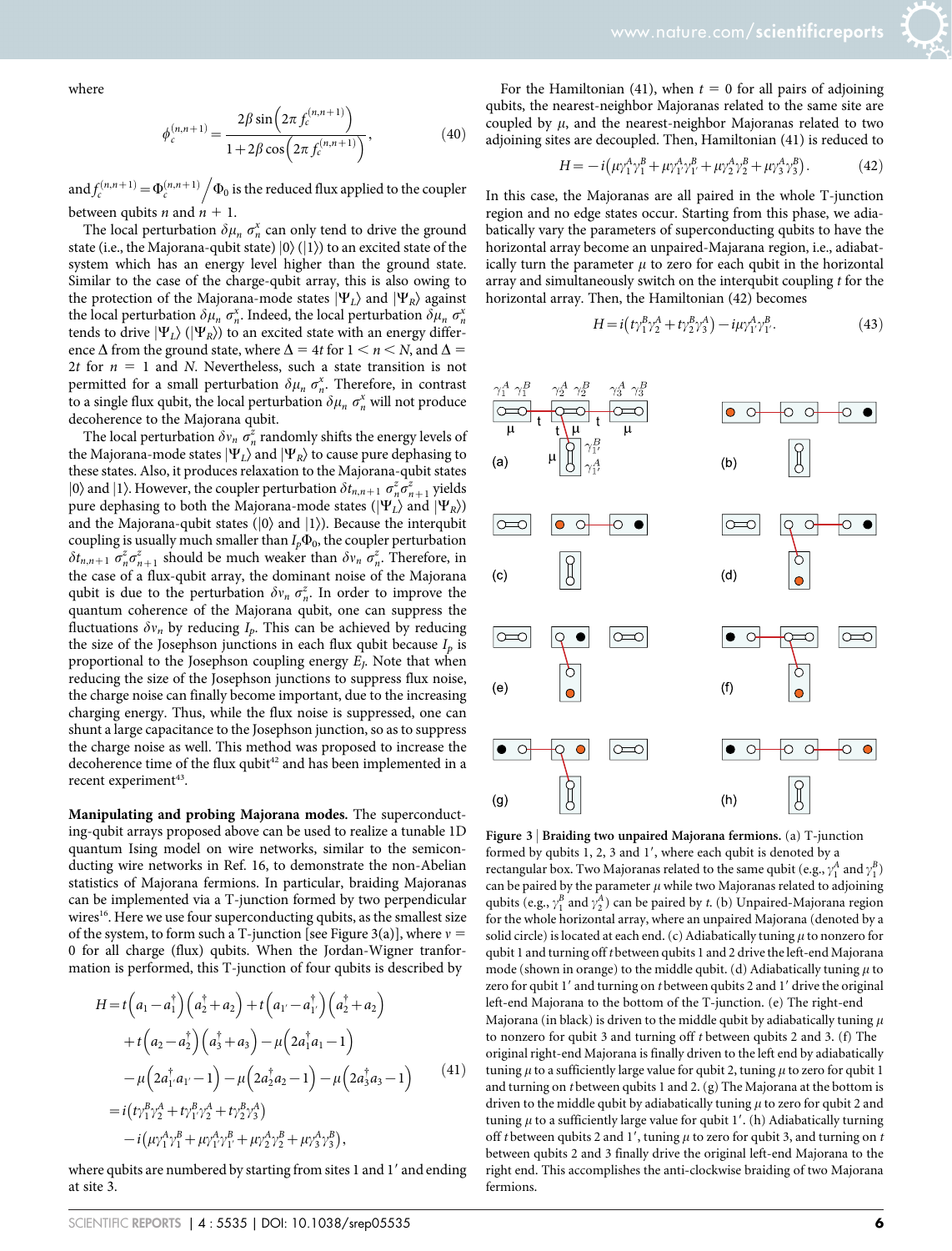This corresponds to the configuration of Majoranas in Figure 3(b), where a pair of isolated Majoranas emerge at the two ends of the horizontal array. Here adiabatic changes of the parameters with respect to the time  $\tau$  require that

$$
\hbar |d\mu/d\tau| \ll E_g^2, \quad \hbar |dt/d\tau| \ll E_g^2,
$$
\n(44)

where  $E_g$  is the energy gap between the first excited and ground states of the system at the time  $\tau$ . Generally, the system takes the superposition state of these two degenerate Majorana modes: Formal data of the agencies in approach inspective  $\ket{\Psi} = (a\gamma_1^A + b\gamma_3^B)|F\rangle$ , where  $|F\rangle$  is the state in which all eigenstates of the system with  $E < 0$  are occupied. However, while reaching the state in Figure 3(b), if  $\mu$  for qubits 1, 2 and 3 are all adiabatically tuned to zero in the same manner and the interqubit coupling between qubits 1 and 2 is adiabatically switched on in the same way as that between qubits 2 and 3, then the left- and right-end Majoranas should occur with equal probabilities. Using this state  $|\Psi\rangle_i = \frac{1}{2} (\gamma_1^A + e^{i\theta} \gamma_3^B) |F\rangle$  as the initial state, one can braid the leftand right-end Majoranas through the steps shown in Figures 3(c)– 3(h) by adiabatically tuning the qubit parameters. For instance, by adiabatically switching on  $\mu$  for qubit 1 and turning off the coupling t between qubits 1 and 2, Hamiltonian (43) is changed to

$$
H = -i(\mu \gamma_1^A \gamma_1^B + \mu \gamma_1^A \gamma_1^B) + it\gamma_2^B \gamma_3^A, \tag{45}
$$

i.e., the configuration of Majoranas in Figure 3(b) is adiabatically converted to the configuration of Majoranas in Figure 3(c). Similarly, other steps shown in Figures  $3(d)-3(h)$  can be achieved. This braiding of Majoranas following the steps from Figure 3(b) to 3(h) corresponds to a unitary operator<sup>4,16</sup> which transforms  $\gamma_1^A$  to  $\gamma_3^B$ and  $\gamma_3^B$  to  $-\gamma_1^A$ . Therefore, the initial state  $|\Psi\rangle_i$  of the system is transferred to  $|\Psi\rangle_f = \frac{1}{2} \left(\gamma_3^B - e^{i\theta} \gamma_1^A\right)|F\rangle$  after braiding the left- and right-end Majoranas.

Finally, we focus on probing Majorana fermions. The initial state  $|\Psi\rangle_i = \frac{1}{2} (\gamma_1^A - e^{i\theta} \gamma_3^B) |F\rangle$  given in Figure 3(b) is a ground state of the system with qubit 1' decoupled from the horizontal array of superconducting qubits. When expressed in the basis states of qubits, this initial state can be written as  $|\Psi\rangle_i = |\Psi_{123}\rangle_i \otimes |\Psi_{1'}\rangle_i$ , where

$$
|\Psi_{123}\rangle_i = \lambda_{i1} |0_1 0_2 0_3\rangle + \lambda_{i2} |0_1 0_2 1_3\rangle
$$
  
+  $\lambda_{i3} |0_1 1_2 0_3\rangle + \lambda_{i4} |0_1 1_2 1_3\rangle$   
+  $\lambda_{i5} |1_1 0_2 0_3\rangle + \lambda_{i6} |1_1 0_2 1_3\rangle$   
+  $\lambda_{i7} |1_1 1_2 0_3\rangle + \lambda_{i8} |1_1 1_2 1_3\rangle,$  (46)

and  $|\Psi_{1'}\rangle_i = \xi_{i1}|0_{1'}\rangle + \xi_{i2}|1_{1'}\rangle$ . Also, the final state  $|\Psi\rangle_f = \frac{1}{2} (\gamma_3^B - e^{i\theta} \gamma_1^A) |F\rangle$  is another degenerate ground state of the same system and can be expressed as  $|\Psi\rangle_f = |\Psi_{123}\rangle_f \otimes |\Psi_{1'}\rangle_f$ , where  $|\Psi_1\rangle_f = \xi_{f1}|0_1\rangle + \xi_{f2}|1_1\rangle$ , and  $|\Psi_{123}\rangle_f$  has the same form as  $|\Psi_{123}\rangle_i$ but the  $\lambda_{il}$  are replaced by  $\lambda_{fl}$ , with  $l = 1$  to 8. The states  $|\Psi\rangle_i$  and  $|\Psi\rangle_f$ can be distinguished using experimentally available state-tomography techniques for superconducting qubits (see, e.g., Refs. 44,45), which involve reconstructing an unknown quantum state from a complete set of measurements of the system observables. For the initial state in Figure 3(b) and the final state in Figure 3(h), the qubit 1' is decoupled from the array consisting of the three coupled qubits 1, 2 and 3. Thus, only one-qubit tomography for qubit 1' and three-qubit tomography for coupled qubits 1, 2 and 3 are required for distinguishing the initial and final states.

Note that the initial and final states after braiding  $\gamma_1^A$  and  $\gamma_3^B$  can be written as  $|\Psi\rangle_i = \frac{1}{2} \left( \gamma_1^A |F\rangle + e^{i\theta} \gamma_3^B |F\rangle \right)$  and  $|\Psi\rangle_f = \frac{1}{2} \left( \gamma_3^B |F\rangle - \right)$  $e^{i\theta}\gamma_1^A|F\rangle)$ , which have different relative phases between  $\gamma_1^A|F\rangle$  and  $\gamma_3^B$  |F). Because the qubit 1' is decoupled from the horizontal array consisting of the three coupled qubits 1, 2 and 3, the states  $|\Psi_1\rangle$  and  $|\Psi_1\rangle$ <sub>f</sub> are the same, in addition to a global phase between them. Thus, when performing quantum-state tomography, the different relative phases between  $\gamma_1^A |F\rangle$  and  $\gamma_3^B |F\rangle$  will give rise to the difference between  $|\Psi_{123}\rangle_i$  and  $|\Psi_{123}\rangle_f$ .

Experimentally, it is more complicated to use state-tomography techniques to determine the quantum state of three qubits other than two qubits. Therefore, we can consider the state  $|\Psi\rangle_i$  in Figure 3(c) as the initial state. This state is a ground state of the system with qubits 1' and 1 decoupled from other qubits and can be decomposed as  $|\bar{\Psi}\rangle_i = |\Psi_{23}\rangle_i \otimes |\Psi_1\rangle_i \otimes |\Psi_1\rangle_i$ , where

$$
|\Psi_{23}\rangle = \lambda_{i1} |0_2 0_3\rangle + \lambda_{i2} |0_2 1_3\rangle + \lambda_{i3} |1_2 0_3\rangle + \lambda_{i4} |1_2 1_3\rangle,
$$
  

$$
|\Psi_{1'}\rangle_i = \xi_{i1} |0_{1'}\rangle + \xi_{i2} |1_{1'}\rangle, \quad |\Psi_1\rangle_i = \eta_{i1} |0_1\rangle + \eta_{i2} |1_1\rangle.
$$
 (47)

From the state in Figure 3(h), further proceeding with one step analogous to that from Figure  $3(b)$  to Figure  $3(c)$ , we achieve the final state with the originally unpaired Majoranas  $\gamma_2^A$  and  $\gamma_3^B$ braided. This final state can also be decomposed as  $\left|\bar{\Psi}\right\rangle_f = \left|\Psi_{23}\right\rangle_f \otimes \left|\Psi_{1'}\right\rangle_f \otimes \left|\Psi_{1}\right\rangle_f$ , where  $\left|\Psi_{1'}\right\rangle_f = \xi_{fi} |0_1\rangle + \xi_{fi} |1_1\rangle$ ,  $|\Psi_1\rangle_f = \eta_{f1} |0_1\rangle + \eta_{f2} |1_1\rangle$ , and  $|\Psi_{23}\rangle_f$  has the same form as  $|\Psi_{23}\rangle_b$ but the  $\lambda_{il}$  are replaced by  $\lambda_{fb}$  with  $l = 1$  to 4. Similarly, the states  $|\Psi\rangle$ and  $|\bar{\Psi}\rangle_f$  can also be discriminated using state-tomography techniques. Here, because qubits 1 and 1' are decoupled from the two coupled qubits 2 and 3, only two-qubit tomography for coupled qubits 2 and 3 as well as one-qubit tomography for qubits 1 and 1' are needed for distinguishing the initial and final states.

Experimentally, in addition to one-qubit tomography, two-qubit tomography is also implementable for superconducting qubits (see, e.g., Refs. 44,45). Thus, it is feasible to measure  $|\Psi\rangle_i$  and  $|\Psi\rangle_j$ because the two-qubit tomography can be used to determine  $|\Psi_{23}\rangle_i$ and  $|\Psi_{23}\rangle_f$ . Moreover, quantum-state tomography has been performed on three<sup>46</sup> or even five<sup>47</sup> superconducting qubits, so it also becomes feasible to measure  $|\Psi\rangle$ <sub>i</sub> and  $|\Psi\rangle$ <sub>f</sub> by determining  $|\Psi_{123}\rangle$ <sub>i</sub> and  $|\Psi_{123}\rangle_f$  via quantum-state tomography. This is important here since information might be lost by only performing two-qubit tomography, particularly in the case of poor gate fidelity or decoherence.

#### **Discussion**

When fabricating superconducting circuits, parameter variations unavoidably occur, as in any solid-state system. For the charge-qubit array,  $v = 0$  can be achieved by having  $\Phi_q = \frac{1}{2} \Phi_0$ , irrespective of the parameter variations. Also,  $\mu$  can be tuned, via the gate voltage  $V_g$  to the required value, even if  $E_{ch}$  varies for different qubits. For varying  $E_{I0}$  among qubits, the interqubit couplings also vary [see equation (2)]. One can replace the large Josephson junction by a dc SQUID and tune the SQUID, i.e., the effective  $E_{Ic}$ , to obtain the desired value  $t$  for the interqubit coupling. For a symmetric SQUID with Josephson coupling energy  $E_{Jc}^{(0)}$ , the effective  $E_{Jc}$  is given by  $E_{Jc}(\Phi_c) = 2E_{Jc}^{(0)} \cos(\pi \Phi_c / \Phi_0)$ , where  $\Phi_c$  is the magnetic flux in the SQUID loop. In equation (2),  $E_{Jc}$  is now replaced by  $E_{Jc}(\Phi_c)$ ; in both equation (2) and v,  $\Phi_q$  is replaced by  $\Phi'_q \equiv \Phi_q + \frac{1}{2}$  $\frac{1}{2}\Phi_c$ . Therefore, the tunability of  $t(\Phi_c, \Phi'_q)$  with  $v = 0$  can be implemented by changing both  $\Phi_c$  and  $\Phi_q$ .

As for the flux-qubit array,  $v = 0$  can be achieved by having  $f = \frac{1}{2}$ . Also,  $\mu$  can be tuned to the given value by changing the flux  $f_s$  applied to the SQUID in each qubit. Moreover, even if the parameters of couplers vary, one can tune the flux  $f_c$  in each coupler to achieve the required value of t for the interqubit coupling [see equation (8)].